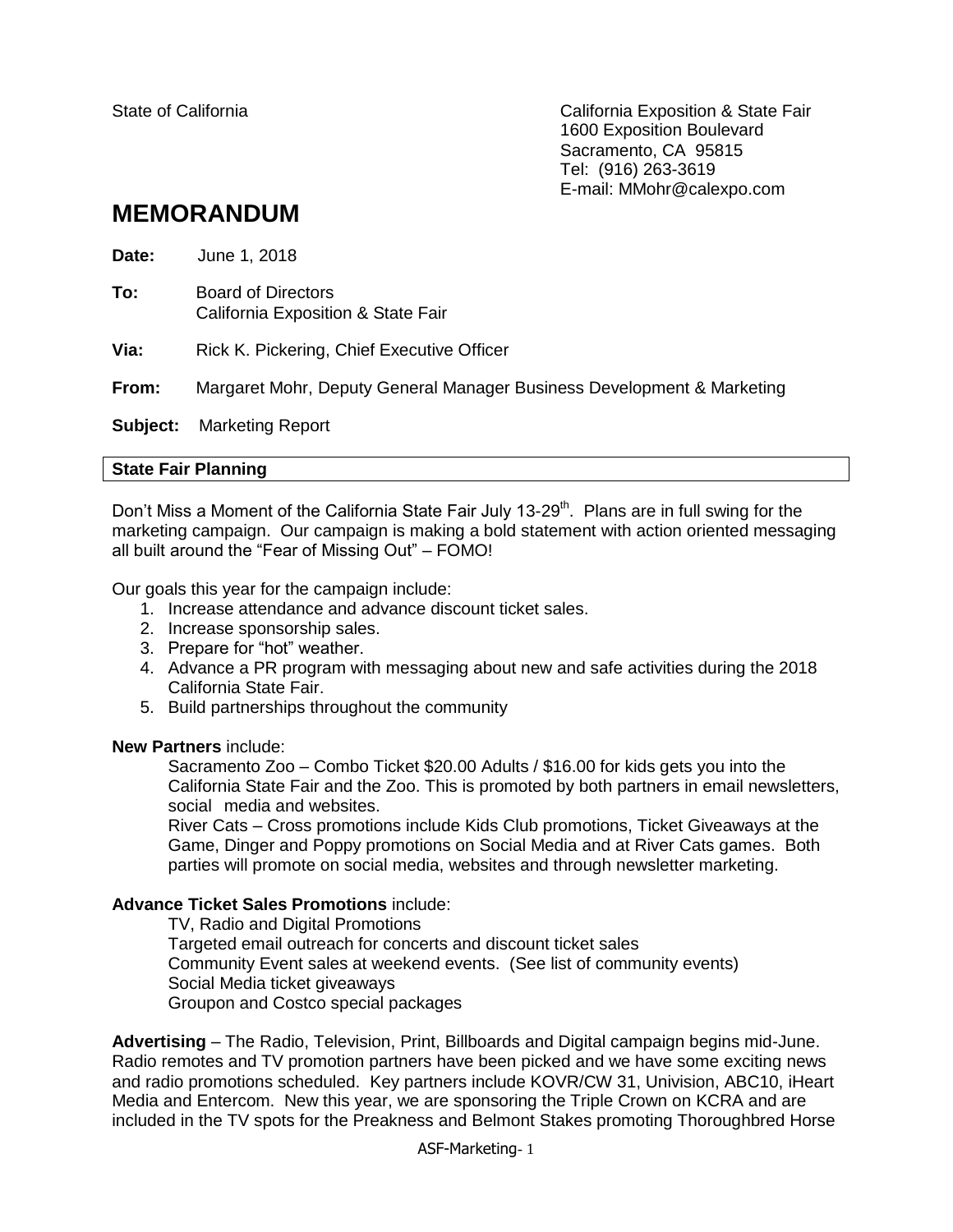Racing beginning July  $13<sup>th</sup>$ .

**Cool Spots:** We will have 8 charging stations and 2 misting stations sponsored by T-Mobile and ABC 10 throughout the Fair. Each station can charge multiple phones and the indoor stations will include a TV monitor and Wi-Fi. Each monitor will play California State Fair messages and T-Mobile messages and provide data about the table use. This is a new money sponsorship to the Fair.

**Experience Ticket Packages:** We are offering ticket packages to entice new people to experience the State Fair in a "new" way. Two confirmed packages are:The Lady Bird Experience package that includes a ticket to the State Fair and unlimited Log Rides. (Themed off of the Lady Bird Movie) Each ticket holder gets a special wrist band that allows them to ride the "White Water" ride (log ride) all day. The Turf Club package includes an admission ticket to the State Fair and buffet meal valued at \$20.00 featuring fresh local vegetables, salad bar and daily pasta specials. These packages will be promoted on the website, social media and in digital marketing. Two more are in the works for a Gender Reveal and possible Date Night package.

All of these promotions are geared toward advance ticket sales.

# **Sponsorship Update**

Sponsorships team is busy finalizing opportunities with corporate partners. We are a little over \$2.3 million dollars.

New Sponsors:

- Ford Supporting Sponsor of the Mariachi Competition
- California Endowment Supporting Sponsor of the Mariachi Competition
- Thrivent Financial Supporting Sponsor of the Mariachi Competition
- K-12 Next-Gen. Education Tour  $-4<sup>th</sup>$  of July

Mobile Tours that have committed:

- Hotel Transylvania 3: Summer Vacation Characters (July 13)
- Fairlife Mobile Tour (July 27-29)
- Wienerschnitzel Wiener Nationals (Final Weekend, July 28)
- OHV & Boating and Waterways (July 20–24)
- U.S. Army (July 26-29)

Working on the following partnerships:

- Sprint Supporting Sponsor of the Mariachi Competition
- Rabobank Livestock Show Rings and Sale of Champions
- Bank of America Life's Big AG-venture/Farm Tours
- Groupon
- SMUD
- Chrysler Fiat
- American Beverage Association
- Sprint Supporting Sponsor of the Mariachi Competition
- Metro PCS
- **•** Boost Mobile
- Quick Quack Car Wash parking ticket backs